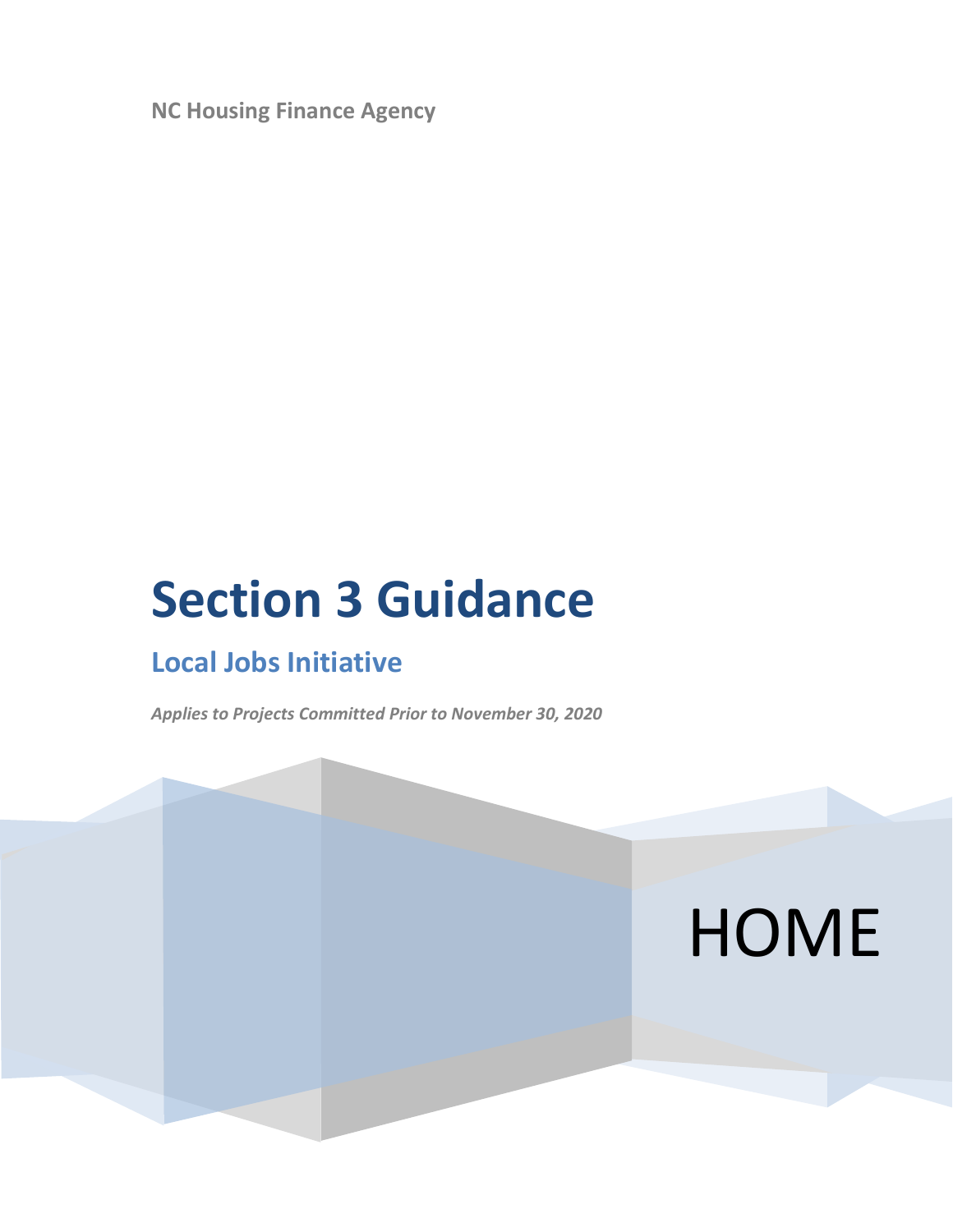### **Section 3 Information and Terminology**

### *This guidance applies only to projects committed prior to November 30, 2020*

### **Section 3 of the Housing and Urban Development Act of 1968**, as amended (12 U.S.C. 1701u)

Section 3 and regulations at 24 CFR part 135, ensure that employment and other economic opportunities generated by certain HUD financial assistance shall, to the greatest extent feasible, be directed to low-and very-low income individuals, especially recipients of government assistance for housing, and to business concerns they own or that employ them.

### **Who Must Comply with Section 3 Requirements?**

Section 3 applies to employment opportunities generated (jobs created) as a result of projects receiving federal HUD (HOME Investment Partnership Program (HOME)) funding through NCHFA, whether those opportunities are generated by the owner, contractor, or subcontractor. The requirements of Section 3 apply to all projects or activities associated with federal (HOME) funding.

Section 3 applies to NCHFA programs as follows:

• Awards, individual contracts, and subcontracts for more than \$100,000.

### **Section 3 Service Area**

The Section 3 service area is the metropolitan area (MSA) or non-metropolitan county where a HUD-assisted project for housing is located.

### **Section 3 Resident**

Section 3 residents are new hires that are:

- Residents of public housing
- Persons who live in the MSA or non-metropolitan county where a HUD-assisted project is located and have a gross household income less than 80% of the area median Income.

Remember that many day-laborers may meet the definition of Section 3 residents.

Additionally, the following locations have YouthBuild Programs which qualify:

**HUD YouthBuild Programs in North Carolina** 

| Capital Area Workforce Development Board |              |
|------------------------------------------|--------------|
| 300 S. Salisbury St                      | 919-856-6048 |
| Suite 400                                |              |
| Raleigh, NC 27601                        |              |
|                                          |              |
| Housing Authority of Wilmington, NC      |              |
| 1108 Princess St                         | 910-341-7734 |
| Wilmington, NC 28401                     |              |
|                                          |              |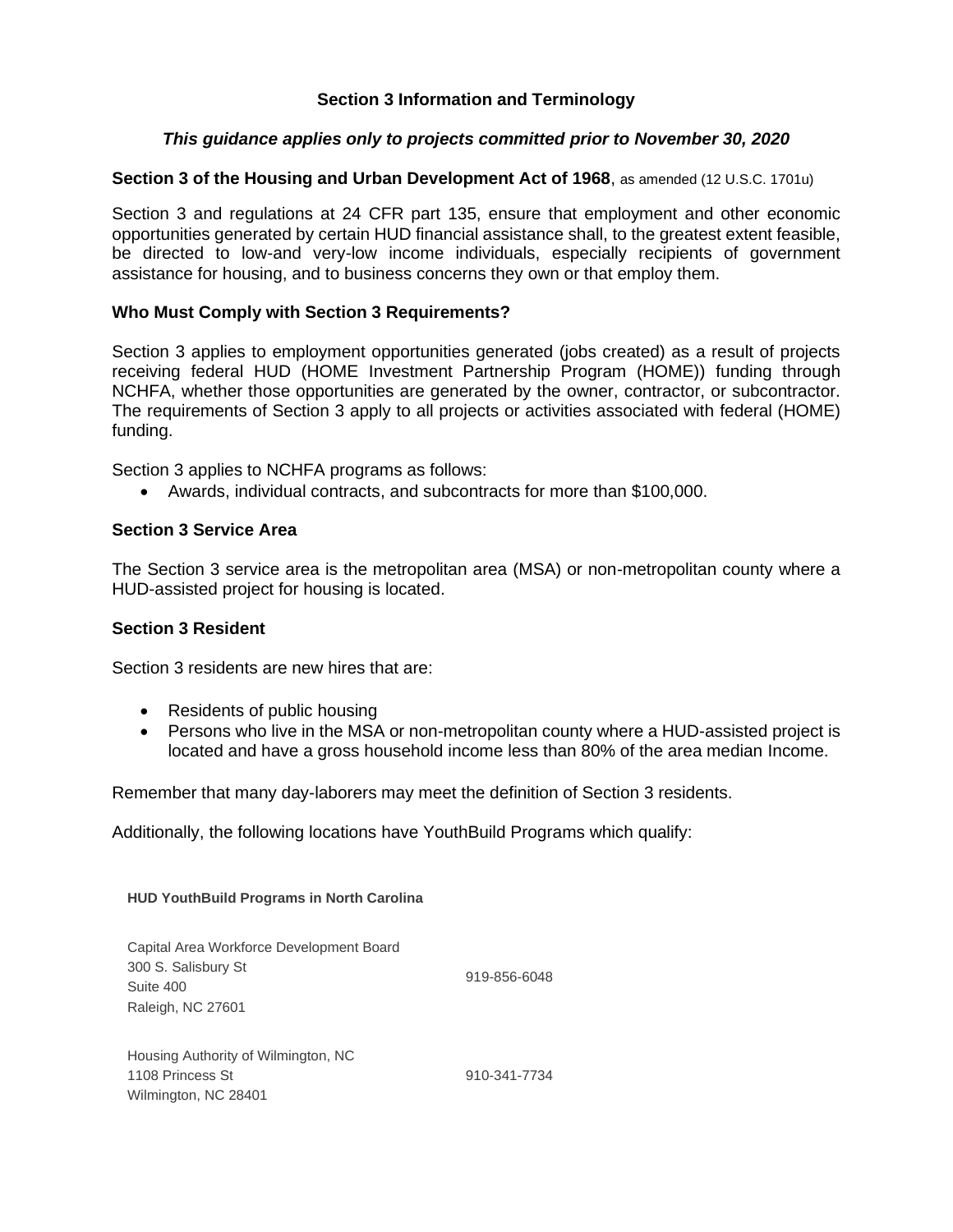River City YouthBuild 501 E. Main St Elizabeth City, NC 27909

252-331-2925

### **Section 3 Business Concern**

A business can be classified as a Section 3 business if:

- At least 51% or more owned by Section 3 residents,
- The businesses' permanent, full-time employees include persons, at least 30% of whom are currently Section 3 residents, or within three years of the date of first employment with the business concern were Section 3 residents, or
- The business provides evidence of a commitment to subcontract in excess of 25% of the dollar award of all subcontracts to be awarded to a Section 3 business concern as defined in the first two bullets.

### **Section 3 Numerical Goals and Compliance**

The measurement of compliance with Section 3 regulations is the percentage of contracts awarded to Section 3 businesses, and the employment Section 3 residents. The Section 3 goals apply to contract awards in excess of \$100,000 in connection with Section 3 HOME funded eligible properties, and it applies to all Covered Parties (owner, contractor, and subcontractor).

If it is not feasible to meet the minimum goals, the Covered Parties must be prepared to provide an explanation and documentation as to why the goals were not met.

- At least 10% of the total dollar amount of all Section 3 covered contracts for building trades work arising in connection with housing rehabilitation, housing construction and other public construction;
- At least 3% of the total dollar amount of all other Section 3 covered non-construction contracts (i.e. professional services) to Section 3 businesses; and
- At least 30% of the aggregate number of new hires, and to provide training to those new hires. Employment goals are based on "new hires" which is defined as full-time employees for permanent, temporary, or seasonal employment opportunities. *Day laborers that are low-income area residents could be considered Section 3 Residents.*

### **What is a Good Faith Effort?**

Good faith effort means that an owner, contractor or subcontractor must take concrete steps to expand resident training and employment opportunities, such as making residents aware of available training and employment positions, encouraging residents to participate in the job application process, and actually employing Section 3 area residents.

With respect to business participation, a good faith effort means identifying businesses located within the boundaries of the Section 3 covered project area, making them aware of contracting opportunities, encouraging the participation of affected businesses in the procurement process, and actually awarding contracts to these Section 3 business concerns if qualified.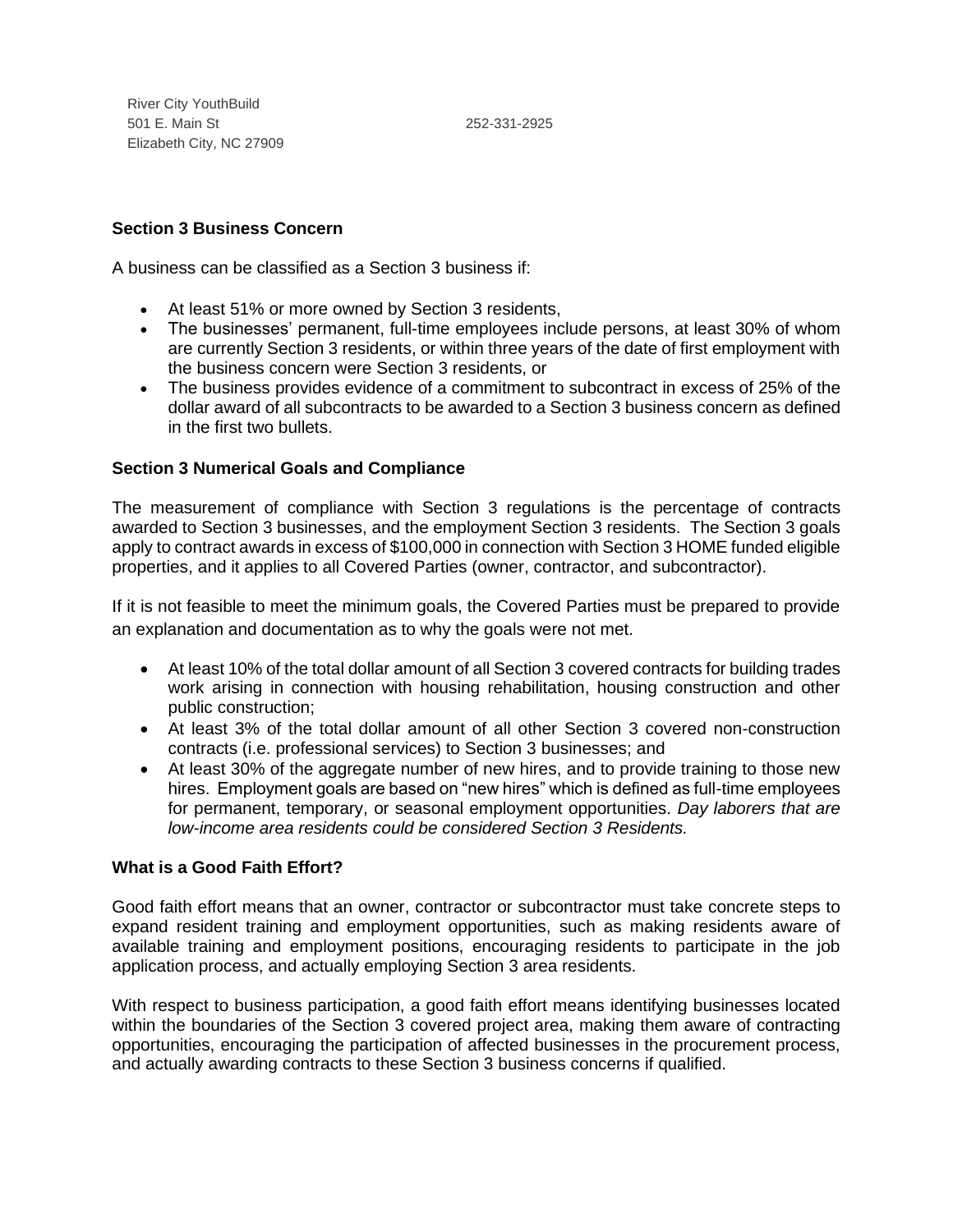### **Section 3 Implementation**

Section 3 must be implemented in a manner consistent with existing Federal, State, and local laws. Section 3 does not supersede these laws, nor do these laws cancel or override the Section 3 obligation.

- Employment Section 3 is race neutral, directed at low income and very-low income persons.
- Procurement Despite the method of procurement used, the solicitation of bids/proposals and the final contract documents must include notice of Section 3 obligations (including reporting) and include the Section 3 Clause, on all contracts and subcontracts in excess of \$100,000.

### **Forms and Reporting Requirements**

- Owners and general contractors must submit to NCHFA the Section 3 Local Jobs Initiative Compliance Certification. prior to receiving the Final Commitment Letter.
- Owners and general contractors must submit to NCHFA the Section 3 Local Jobs Initiative Plan (see below) after the general contract has been awarded.
- Owners AND general contractors must submit the Section 3 Local Jobs Initiative Year-End Monitoring Report by 01/10 for each prior calendar year that the project is under construction or rehabilitation.
- Prior to the end of the grant period or closing, the **owner** is required to submit to NCHFA the Section 3 Summary Report. The information needed for this report must be gathered from all contractors and subcontractors that were awarded contracts in excess of \$100,000.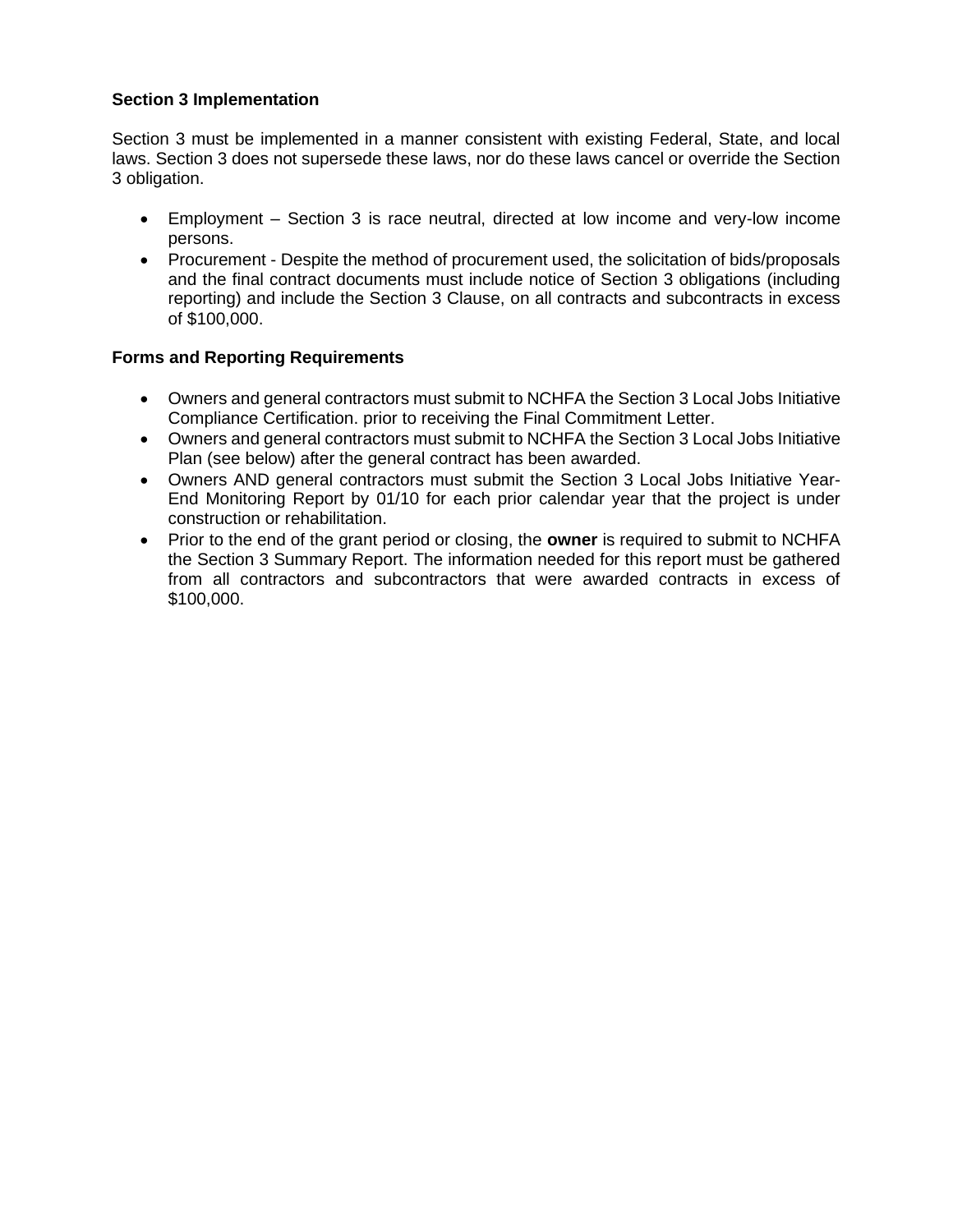# **Section 3 Local Jobs Initiative Compliance Certification**

- ❖ *To be completed and returned to NCHFA prior to issuance of the Final Commitment Letter*
- ❖ *Only applies to projects committed prior to November 30, 2020*

This applies to the owner of multi-family rental and the general contractor with contracts over \$100,000 in HUD (HOME) funding.

The undersigned owner of multi-family rental and general contractor are committed to comply with the Section 3 Act, and the Section 3 regulations. NCHFA will work with the owner and general contractor to ensure compliance, to the greatest extent feasible, through the awarding of contracts for work and services to Section 3 businesses, and to provide employment and training to Section 3 residents. Furthermore, the owner and general contractor hereby agree to implement at least the following actions directed at increasing the utilization of lower income residents and Section 3 businesses within the project area.

• The owner must submit to NCHFA at the end of construction the Section 3 Summary Report.

The following four actions do not apply to subcontractors but **do apply** to the owner of Multi-Family Rental (owner) and to the general contractor if the contract > \$100,000:

- A. To submit a Section 3 Local Jobs Initiative Plan to NCHFA after the general contract has been awarded.
- B. To make a good faith effort to insure that all Section 3 business concerns within the project area are notified of pending subcontractual opportunities over \$100,000.
- C. To maintain records, including copies of correspondence, memoranda, etc., which document all the steps taken to recruit lower income residents and subcontractors from within the Section 3 area.
- D. To maintain and provide the information requested on the Section 3 Local Jobs Initiative year-End Monitoring Report related to employment and training records of Section 3 residents, and contracts awarded to Section 3 businesses.

In addition to the award and general contract being greater than \$100,000, if there are subcontracts greater than \$100,000, the general contractor must relay the following information:

- E. To attempt to recruit from within the Section 3 area lower income residents through: local advertising media, signs place at the proposed site for the project, and communication with local Public Housing Authorities, community organizations and public and private institutions operating within or serving the area.
- F. To maintain a list of all lower income area residents who have made application for employment either on their own or on referral from any source, and to employ such persons, if otherwise eligible and **if a vacancy exists**.
- G. To include this Section 3 Compliance Certification in all bid documents and contracts over \$100,000 in addition to the Section 3 Clause.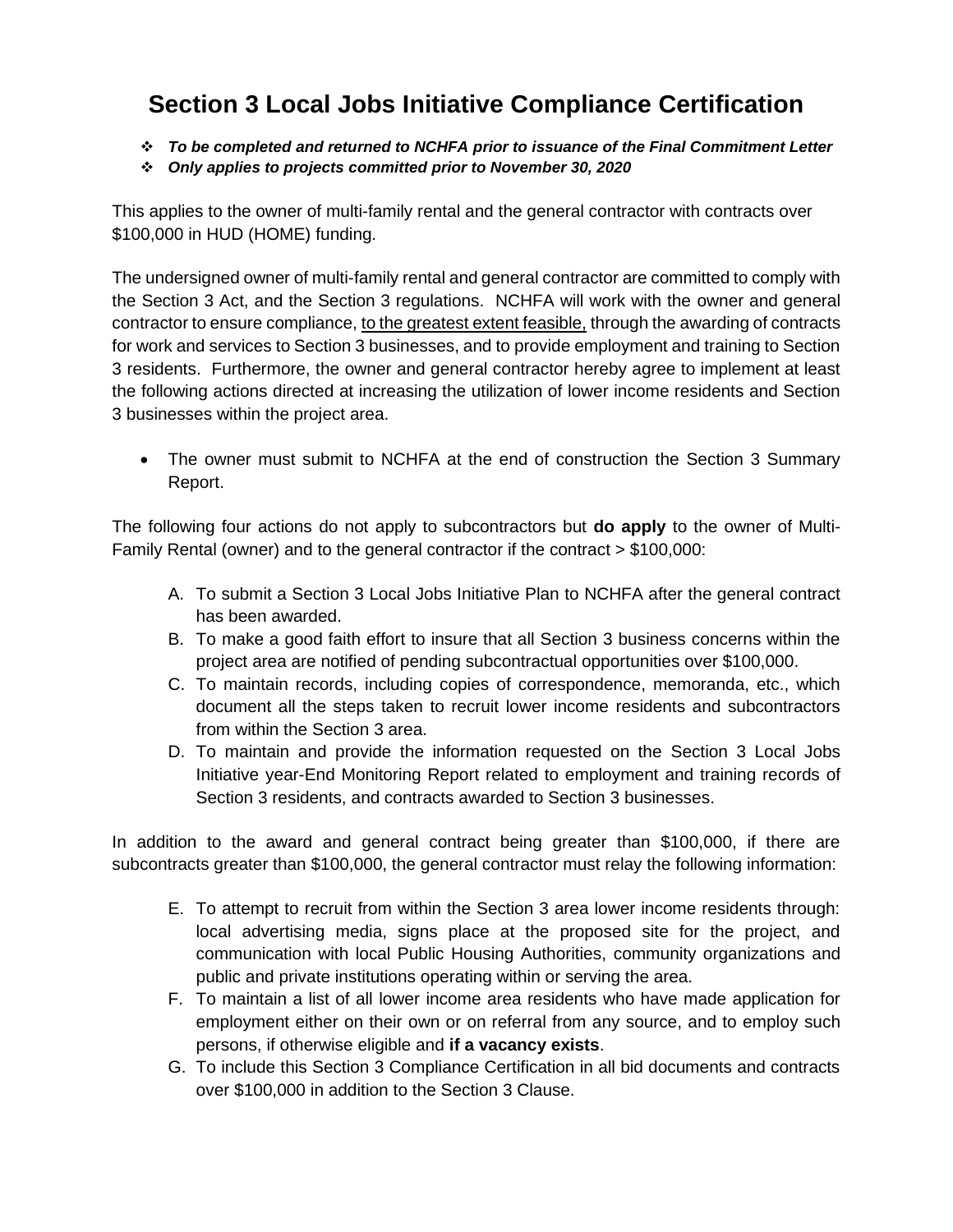- H. To maintain and provide the information requested on the Section 3 Summary Report related to employment and training records of Section 3 residents, and contracts awarded to Section 3 businesses.
- I. To seek the assistance of NCHFA program staff, where necessary, in implementing the Section 3 Compliance Plan. Subcontractors work with the General Contractor instead of NCHFA regarding questions and reporting.

### **Goals for Contracting and Employment:**

To demonstrate compliance with Section 3 regulations, the following numerical goals apply:

- to award at least **10 percent** of the total dollar amount of construction contracts to Section 3 businesses;

- to award at least **3 percent** of the total dollar amount of non-construction contracts (i.e. professional services) to Section 3 businesses; and

- to direct at least **30 percent** of the newly created employment to Section 3 residents.

If the parties with awards/contracts/subcontracts greater than \$100,000 determine it is not feasible to meet the minimum goals as set forth above, they must be prepared to provide an explanation and documentation as to why the goals were not met.

We the undersigned, have read and fully agree to this Section 3 Compliance Certification, and become party to the full implementation of this program.

### **Owner:**

| <b>General Contractor:</b> |  |
|----------------------------|--|
|                            |  |
|                            |  |
|                            |  |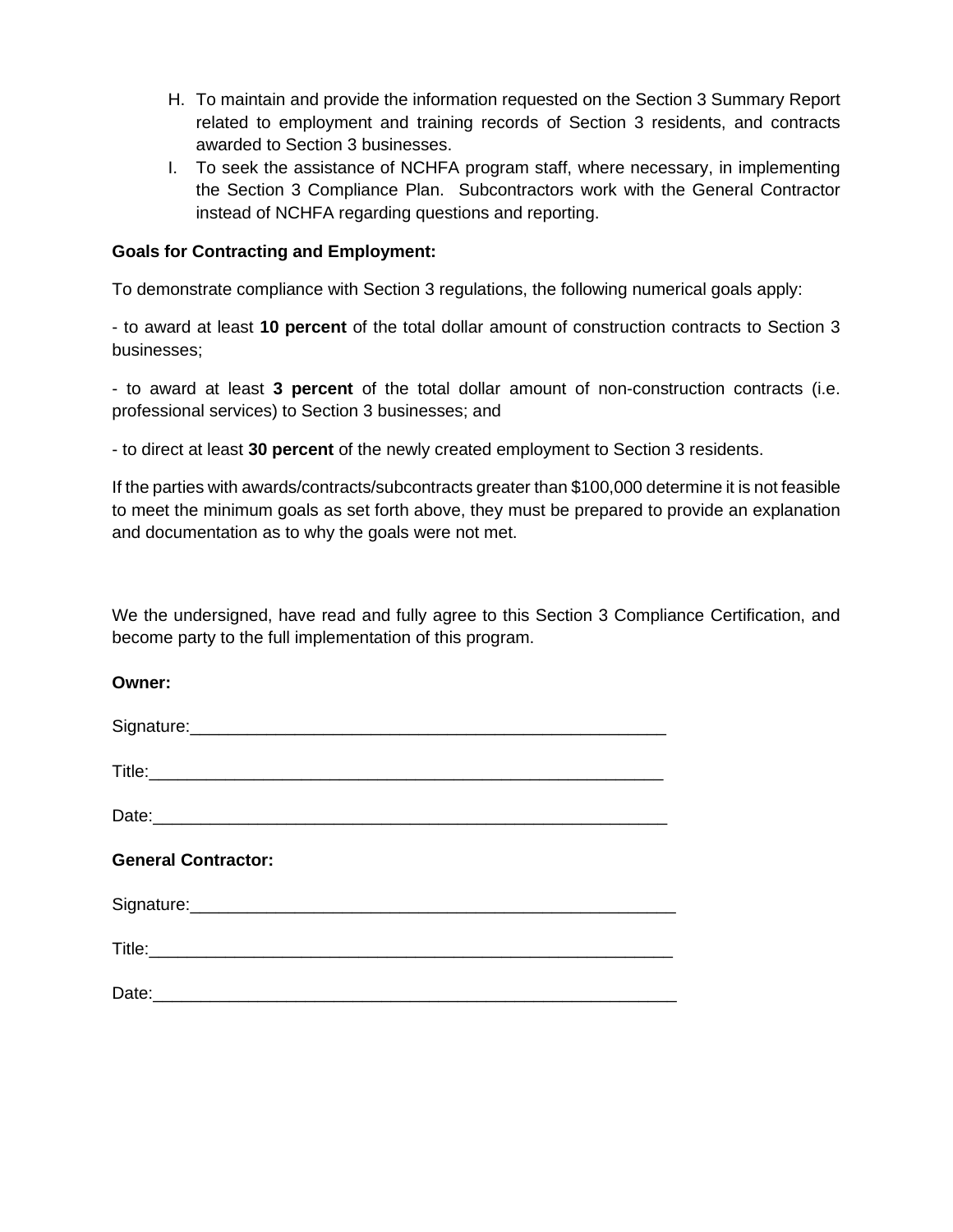# **Example Components of a Section 3 Local Jobs Initiative Plan**

### *Only applies to projects committed prior to November 30, 2020*

### *A plan must be created and submitted if you are the Owner and by the General Contractor with a contract > \$100,000. This plan is in narrative form.*

Below are some suggestions for inclusion in your Section 3 Local Jobs Initiative Plan. This is not an exhaustive list of how to implement your plan.

- Identify the project by name, address, and owner.
- List what you will do to attempt to recruit Section 3 residents. What type of advertising will you undertake - posters, flyers?
- List what organizations you will contact about Section 3 resident employment opportunities. Specifically, will you contact the local Public Housing Authority and other community organizations?
- List who you will contact to recruit Section 3 businesses and how you will get the word out about pending subcontractual opportunities over \$100,000.
- List that you will include the Section 3 Local Jobs Initiative Compliance Certification and Section 3 Clause in all contracts over \$100,000.
- List that you will submit the Section 3 Local Jobs Initiative Year-End Monitoring Report to the NCHFA by 01/10 of each prior calendar year that the project is under construction.
- List that you will submit the Section 3 Summary Report to the NCHFA prior to the 2<sup>nd</sup> disbursement of funds.
- Sign and date your Section 3 Local Jobs Initiative Plan before submitting to the NCHFA.
- Attach any flyers, posters, or supporting documentation to your Section 3 Local Jobs Initiative Plan.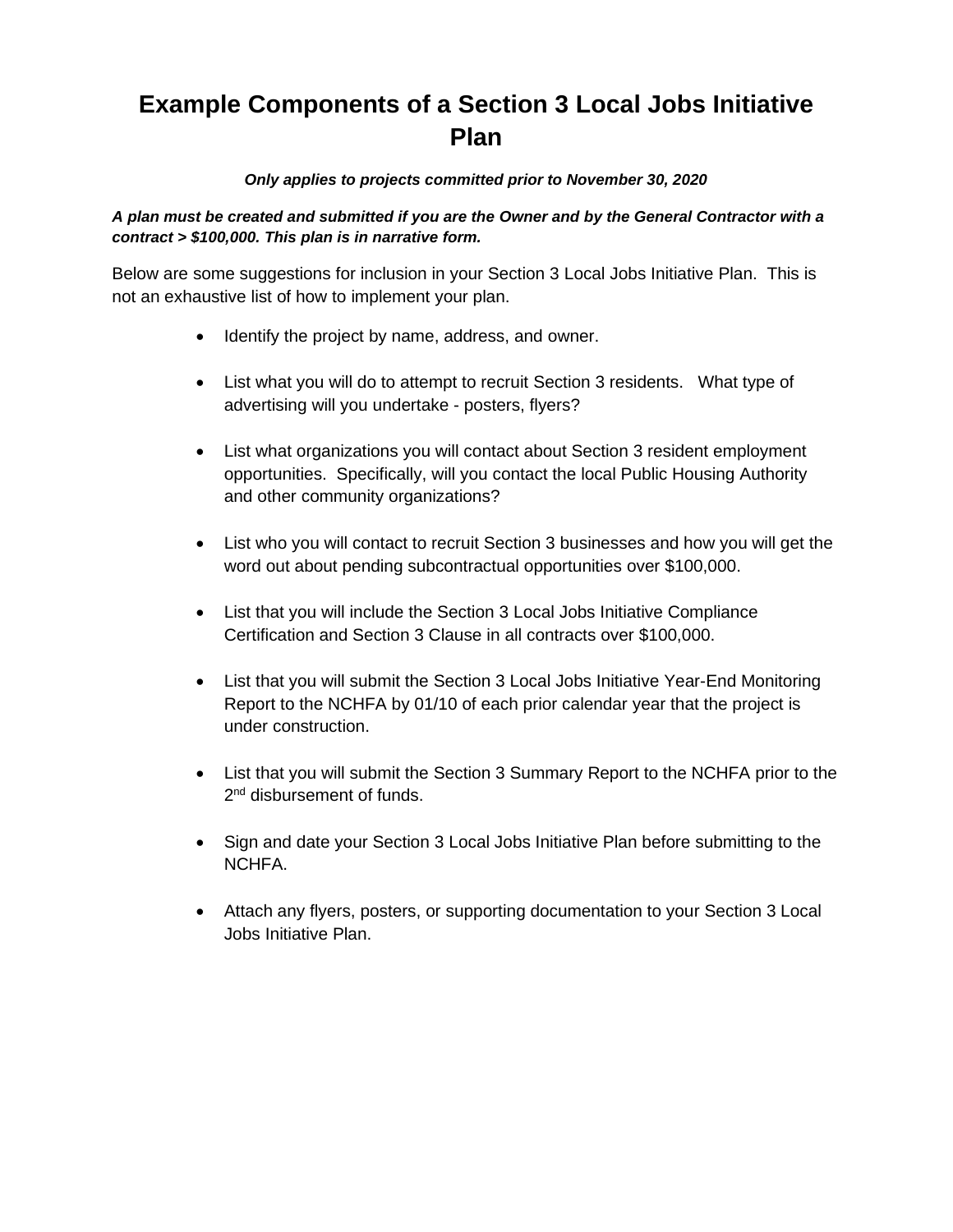### **Section 3 Clause**

A. The work to be performed under this contract is subject to the requirements of section 3 of the Housing and Urban Development Act of 1968, as amended, 12 U.S.C. 1701u (Section 3). The purpose of Section 3 is to ensure that employment and other economic opportunities generated by HUD assistance or HUDassisted projects covered by Section 3, shall, to the greatest extent feasible, be directed to low- and very low-income persons, particularly persons who are recipients of HUD assistance for housing.

B. The parties to this contract agree to comply with HUD's regulations in 24 CFR part 135, which implement Section 3. As evidenced by their execution of this contract, the parties to this contract certify that they are under no contractual or other impediment that would prevent them from complying with the part 135 regulations.

C. The contractor agrees to send to each labor organization or representative or workers with which the contractor has a collective bargaining agreement or other understanding, if any, a notice advising the labor organization or workers' representative of the contractor's commitments under this Section 3 clause, and will post copies of the notice in conspicuous places at the work site where both employees and applicants for training and employment positions can see the notice. The notice shall describe the Section 3 preference, shall set forth minimum number and job titles subject to hire, availability of apprenticeship and training positions, the qualifications for each; and the name and location of the person(s) taking applications for each of the positions; and the anticipated date the work shall begin.

D. The contractor agrees to include this Section 3 clause in every subcontract subject to compliance with regulations in 24 CFR part 135, and agrees to take appropriate action, as provided in an applicable provision of the subcontract or in this Section 3 clause, upon a finding that the subcontractor is in violation of the regulations in 24 CFR part 135. The contractor will not subcontract with any subcontractor where the contractor has notice or knowledge that the subcontractor has been found in violation of the regulations in 24 CFR part 135.

E. The contractor will certify that any vacant employment positions, including training positions, that are filled (1) after the contractor is selected but before the contract is executed, and (2) with persons other than those to whom the regulations of 24 CFR part 135 require employment opportunities to be directed, were not filled to circumvent the contractor's obligations under 24 CFR part 135.

F. Noncompliance with HUD's regulations in 24 CFR part 135 may result in sanctions, termination of this contract for default, and debarment or suspension from future HUD assisted contracts.

G. With respect to work performed in connection with Section 3 covered Indian housing assistance, section 7(b) of the Indian Self-Determination and Education Assistance Act

(25 U.S.C. 450e) also applies to the work to be performed under this contract. Section 7(b) requires that to the greatest extent feasible (i) preference and opportunities for training and employment shall be given to Indians, and (ii) preference in the award of contracts and subcontracts shall be given to Indian organizations and Indian-owned Economic Enterprises. Parties to this contract that are subject to the provisions of Section 3 to the maximum extent feasible, but not in derogation of compliance with section 7(b).

## **Section 3 Local Jobs Initiative Resident Certification**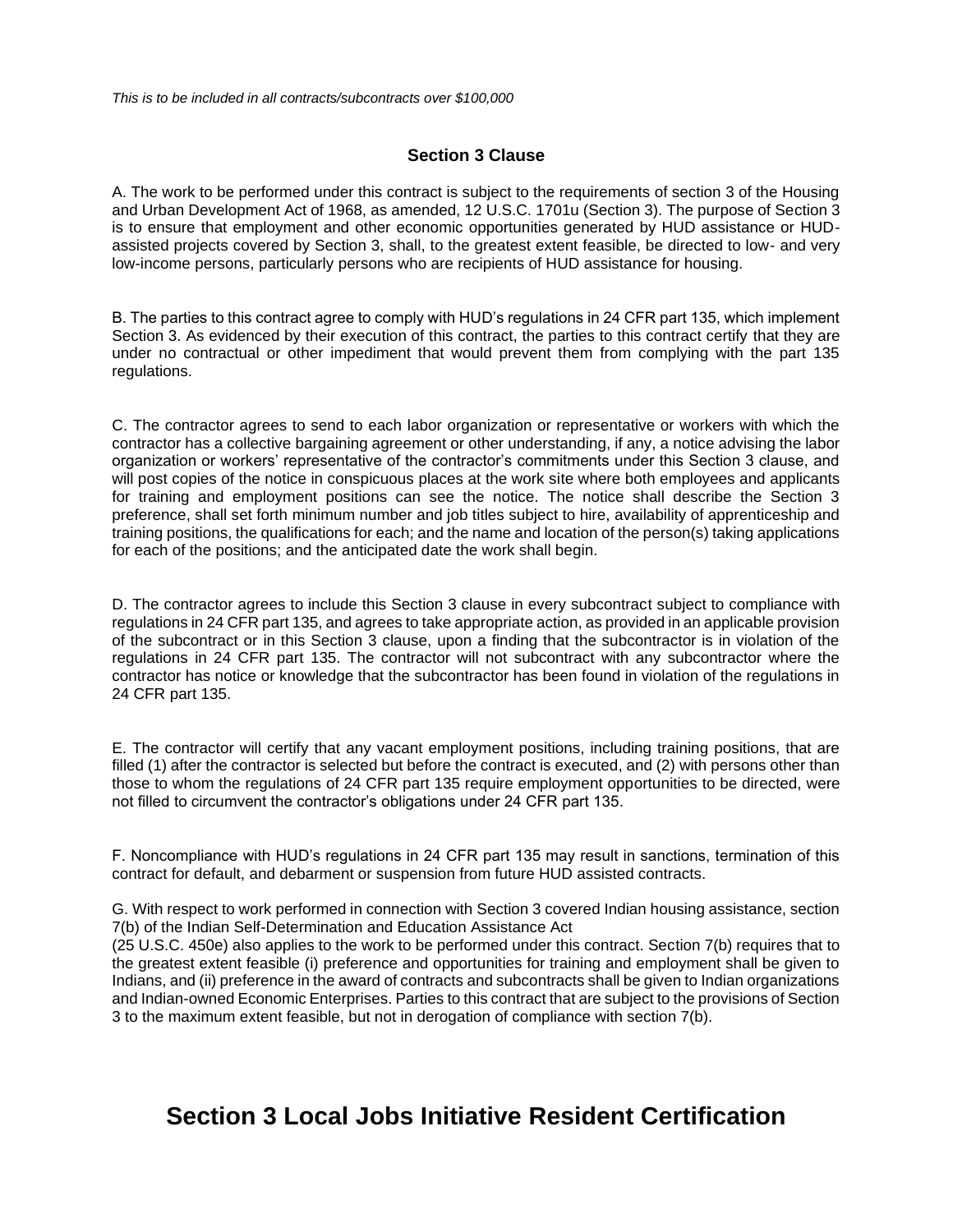#### To be signed by the Section 3 Resident and retained in the project files. (Do not return to NCFHA) *This form is only to be used by projects committed prior to November 30, 2020*

All employees working on Section 3 covered projects must be reported in aggregate on the Section 3 Summary Report with their Section 3 resident status. For all employees reported as being Section 3 residents, documentation of their status must be retained in the project files. NCHFA considers this form adequate documentation of Section 3 status.

"Low income" resident means they earn below 80% of the median income for a household of their size in their area. To identify the income limit for your area, use the county income limit located on HUD's website.

*Instructions to employer:* Complete this form for every employee that is a Section 3 resident, with resident signature. **Retain this form in project files.** 

Employee Name:  $\blacksquare$ 

Employee Address: \_\_\_\_\_\_\_\_\_\_\_\_\_\_\_\_\_\_\_\_\_\_\_\_\_\_\_\_\_\_\_\_\_\_\_\_\_\_\_\_\_\_\_\_\_\_\_\_\_\_\_\_\_\_\_\_\_\_\_\_

Employee Telephone Number: **Employee Telephone** Number:

• Is the Employee a public housing resident?  $Y( ) N( )$  If yes, name of development \_\_\_\_\_\_\_\_\_\_\_\_\_\_\_\_\_\_\_\_\_\_\_\_\_\_\_\_\_\_\_\_\_\_\_\_\_\_\_\_\_\_\_\_\_\_\_\_\_\_\_\_\_\_\_\_\_\_\_\_\_\_\_\_\_\_\_\_\_\_

*(public housing is owned by a Public Housing Authority – PHA*

• Is the employee a Section 3 resident because they are a low-income individual in the county/MSA of the project?  $Y( ) N( )$ 

Annual family income last year: \_\_\_\_\_\_\_\_\_\_

Number of people in household: \_\_\_\_\_\_\_\_\_\_\_

County Median Income: \_\_\_\_\_\_\_\_\_\_\_ (Locate the county and use the 80% chart for the household size. Obtain this figure from the chart located on HUD's website.

### **To be signed by the Section 3 Resident**

I certify that the above statements are true, complete, and correct to the best of my knowledge and belief.

Name (signature) \_\_\_\_\_\_\_\_\_\_\_\_\_\_\_\_\_\_\_\_\_\_\_\_\_\_\_\_\_\_\_\_\_\_\_\_\_\_\_\_\_\_\_\_\_\_\_\_\_\_\_\_\_\_\_\_\_\_\_ Name (printed) \_\_\_\_\_\_\_\_\_\_\_\_\_\_\_\_\_\_\_\_\_\_\_\_\_\_\_\_\_\_\_\_\_\_\_\_\_\_\_\_\_\_\_\_\_\_\_\_\_\_\_\_\_\_\_\_\_\_\_\_\_\_ Employer (printed) \_\_\_\_\_\_\_\_\_\_\_\_\_\_\_\_\_\_\_\_\_\_\_\_\_\_\_\_\_\_\_\_\_\_\_\_\_\_\_\_\_\_\_\_\_\_\_\_\_\_\_\_\_\_\_\_\_\_\_ Project Name: Project Address:\_\_\_\_\_\_\_\_\_\_\_\_\_\_\_\_\_\_\_\_\_\_\_\_\_\_\_\_\_\_\_\_\_\_\_\_\_\_\_\_\_\_\_\_\_\_\_\_\_\_\_\_\_\_\_\_\_\_\_\_\_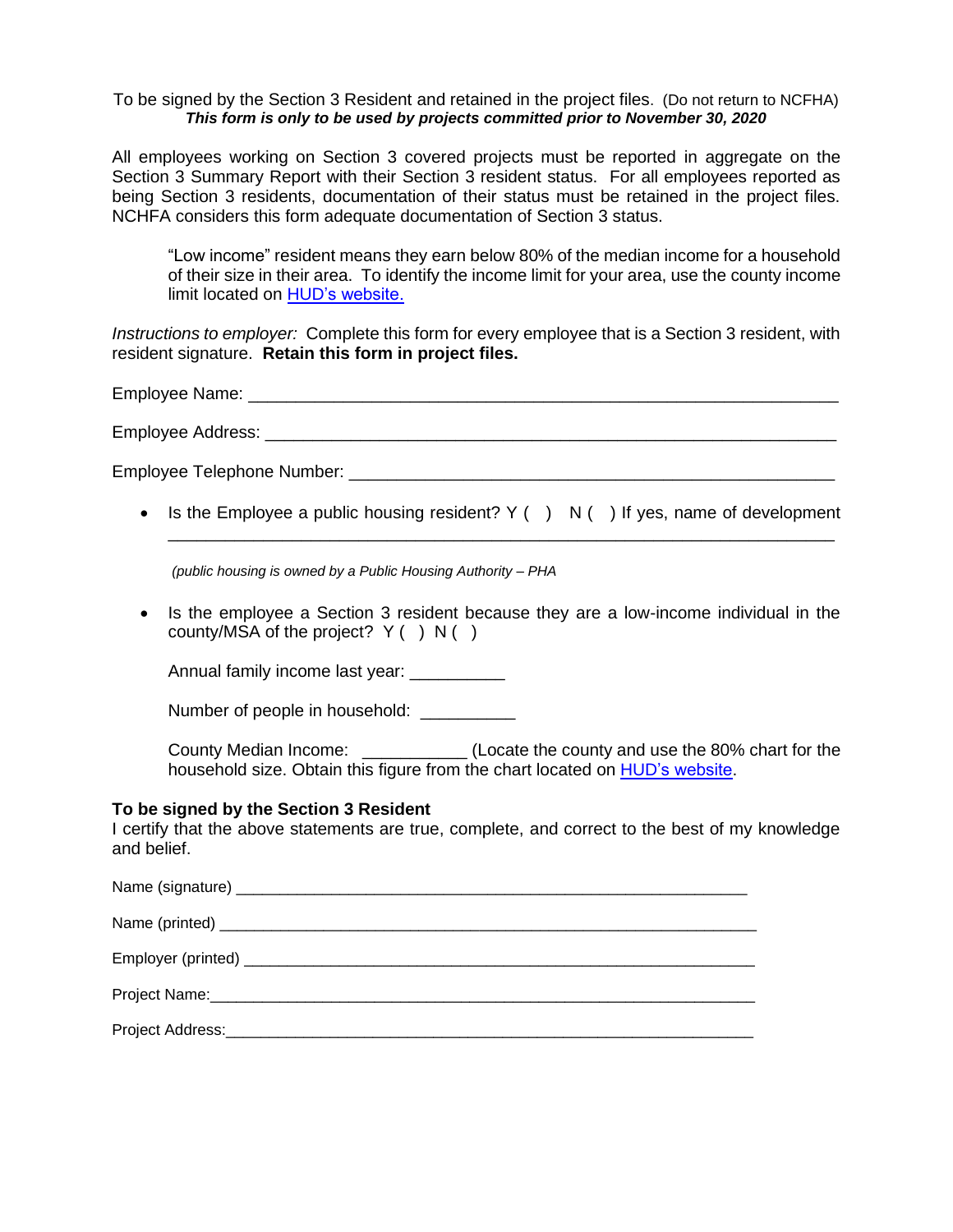### **Section 3 Business Certification -** to be completed by the business claiming Section 3 business status

All contract and subcontracts awarded on Section 3 covered projects must be reported in aggregate on the Section 3 Summary Report. For all businesses reported as being Section 3 businesses, documentation of their status must be retained in the project files. NCHFA considers this form adequate documentation of Section 3 status.

Recipients funded with HUD (HOME) funding, and any contractors or subcontractors with which they contract for more than \$100,000, are required to report on all contracts they make both with Section 3 business concerns and with businesses that are not Section 3 business concerns.

This form is a tool to determine and document the Section 3 business status. **Documentation of the status of Section 3 Businesses should be retained in the project files.**

#### **Business being certified**

| <b>Project information</b> |  |
|----------------------------|--|
|                            |  |
|                            |  |

### **Section 3 determination**

• Is your business owned (51% or more) by individuals whose household incomes are NO GREATER THAN 80% of Area Median Income (AMI)? Use the median income listed on HUD's website.

( ) Yes ( ) No

• Do 30% (or more) of your full time, permanent employees have household incomes that are NO GREATER THAN 80% of Area Median Income (AMI), or within three years of the date of first employment with the business concern were Section 3 residents? Use the median income listed on HUD's website.

( )Yes ( ) No

• Will you subcontract more than 25% of this contract with a qualified business that is either 51% owned by Section 3 residents or 30% or more of its employees are Section 3 residents?

( ) Yes ( ) No

If any of the questions above are marked "yes", the business qualifies as a Section 3 business.

I certify that the above statements are true, complete, and correct to the best of my knowledge and belief.

Signature: \_\_\_\_\_\_\_\_\_\_\_\_\_\_\_\_\_\_\_\_\_\_\_\_\_\_\_\_\_\_\_\_\_\_\_\_\_\_\_\_\_\_\_\_\_\_\_\_\_\_\_\_\_\_\_\_\_\_\_\_\_\_\_\_\_\_

Print Name: \_\_\_\_\_\_\_\_\_\_\_\_\_\_\_\_\_\_\_\_\_\_\_\_\_\_\_\_\_\_\_\_\_\_\_\_\_\_\_\_\_ Date: \_\_\_\_\_\_\_\_\_\_\_\_\_\_\_\_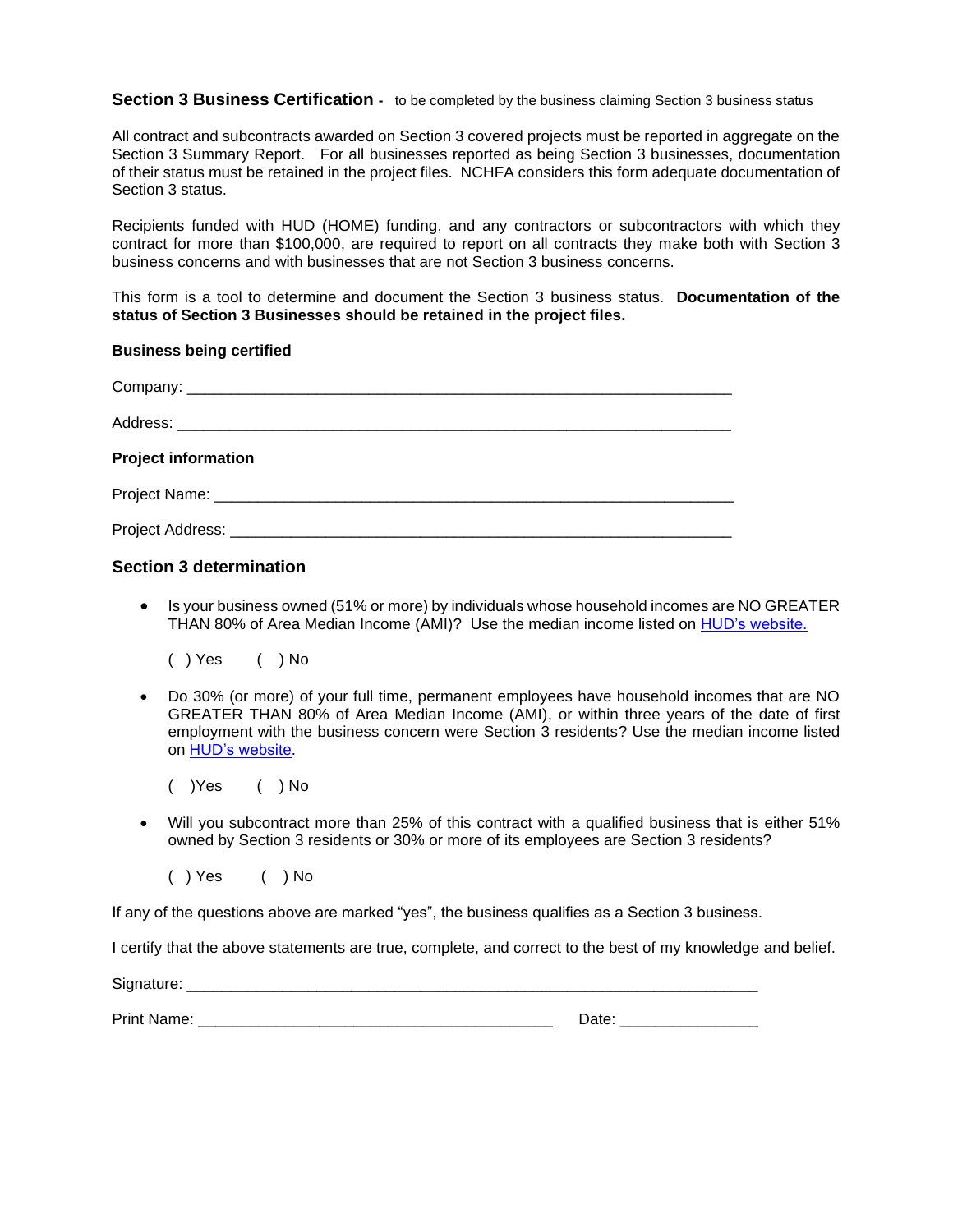### **Section 3 Local Jobs Initiative Year-End Monitoring Report**

#### *This form is only to be used by projects committed prior to November 30, 2020 Must be submitted by January 10th covering the prior year during construction/rehabilitation.*

| <b>Owner/General Contractor (circle)</b>                                                                       |
|----------------------------------------------------------------------------------------------------------------|
|                                                                                                                |
| Approximate date of award or contract: example and all the set of a set of a set of a set of a set of a set of |

Please attach answers to the following questions:

- 1. Have you included the Section 3 Local Jobs Initiative Compliance Certification and Section 3 Clause in all your contracts over \$100,000?
- 2. List what you have done to attract Section 3 residents for employment opportunities. Have you created any flyers or posters? If you have, where did you display or send them to be displayed?
- 3. If you are the general contractor and your contract is > \$100,000, have you engaged in any day-labor for the project? If you have, and the laborer was a Section 3 resident, did you have the laborer complete the Section 3 Local Jobs Initiative Resident Certification form?
- 4. List the organizations and agencies you have contacted about employment or subcontractual opportunities that are > \$100,000 and for Section 3 businesses.
- 5. List the general contractor and subcontractors for the project to date. List the contract amount and identify the Section 3 businesses.
- 6. Are you obtaining signed Section 3 Business Certification forms for your files for contracts > \$100,000?

In addition to the questions above, please attach any flyers, posters or additional information.

Remember to keep up with the Section 3 requirements for your organization/company and to keep in contact with your subcontractors (and general contractor if not identity of interest). It is more difficult to obtain the Section 3 data after project completion.

Signature:\_\_\_\_\_\_\_\_\_\_\_\_\_\_\_\_\_\_\_\_\_\_\_\_\_\_\_\_\_\_\_\_\_\_\_\_\_\_\_\_\_\_\_\_\_\_\_\_\_\_\_\_\_\_\_\_\_\_\_\_\_\_\_\_\_\_\_

Date:\_\_\_\_\_\_\_\_\_\_\_\_\_\_\_\_\_\_\_\_\_\_\_\_\_\_\_\_\_\_\_\_\_\_\_\_\_\_\_\_\_\_\_\_\_\_\_\_\_\_\_\_\_\_\_\_\_\_\_\_\_\_\_\_\_\_\_\_\_\_\_